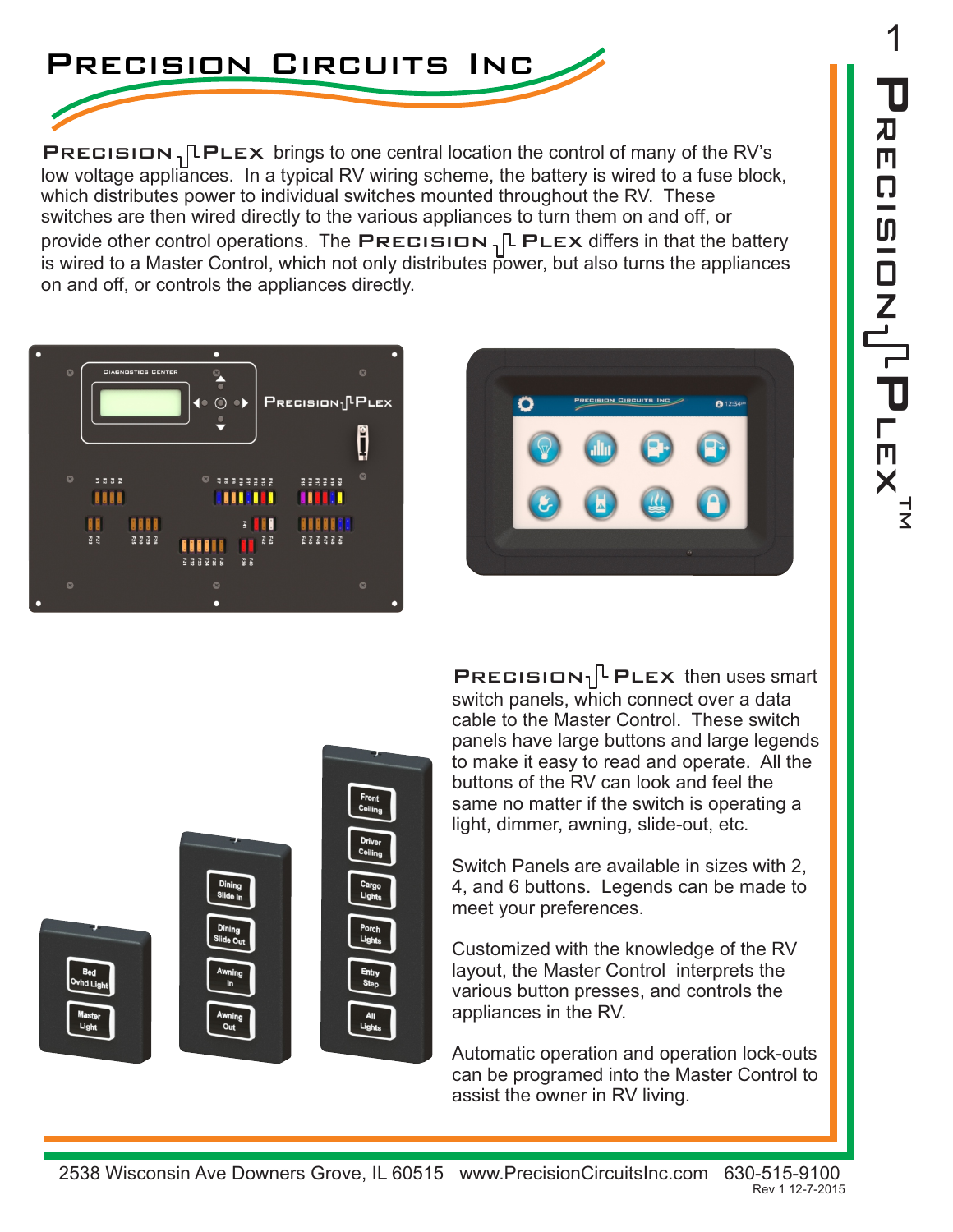

Precision Circuits Inc. SW Version 1.23X

This is the home screen. It identifies the software version your PRECISION<sub>1</sub><sup>L</sup> PLEX operates. To enter the factory diagnostics mode, press and hold the up and down buttons for about a second.

| 1 Fuse Status       |
|---------------------|
| 2 Inputs Monitor    |
| 3 Single Power Ctrl |
| 4 Group Power Ctrl  |

While in the factory diagnostic mode this, along with the 2 following screens, will appear. The technician can scroll down through the options by pressing the down button.

|  | 5 Motor Control     |  |
|--|---------------------|--|
|  | 6 Hi/Lo Signal Ctrl |  |
|  | 7 Dimmer Control    |  |
|  | 8 Switch Panel Diag |  |

Once the choice has been made, be sure the cursor is blinking over the number desired and press the center button. This will take you to a submenu of the choice made.

## 9 Module Status

Once in a sub-menu, use the up and down buttons to scroll to desired option. Pressing the center button will select and/or operate the function.

|  | F01 Dim Liv Room CHK |  |
|--|----------------------|--|
|  | F02 Dim Liv Room OK  |  |
|  | F03 Dim Bed Ovhd OK  |  |
|  | F04 Dim Bed Ceil OK  |  |

|      | F31 qA ConvenIec PWR |  |
|------|----------------------|--|
|      | F32 qA Storage 2 PWR |  |
|      | F33 qA Storage 1 PWR |  |
| F34. | gA GarageBth PWR     |  |

|  | F31 qA ConvenIec OK  |  |
|--|----------------------|--|
|  | F32 qA Storage 2 OK  |  |
|  | F33 qA Storage 1 CHK |  |
|  | F34 qA GarageBth OK  |  |

After selecting "1 Fuse Status", all fuses, along with their statuses, will be listed. This diagram shows the fuse statuses for dimmers. It also shows that Fuse # 1 needs to be checked and that fuses 2, 3, and 4 are ok. If the status is listed as ok, there is no need to perform any work.

This diagram shows an example of items powered as a group. This is indicated by the letters gA, in this case - group A. The display will read PWR when scrolling through fuses. Pressing the right button will give a status: either OK or CHK (check). It will also power on the group associated with group A. Pressing the right direction button again will turn off the group.

Here is the same screen as shown above, after having pushed the right directional button. The statuses have changed from PWR (power) to OK, or CHK (check). In the diagram, fuse 33 for Storage 1 must be checked.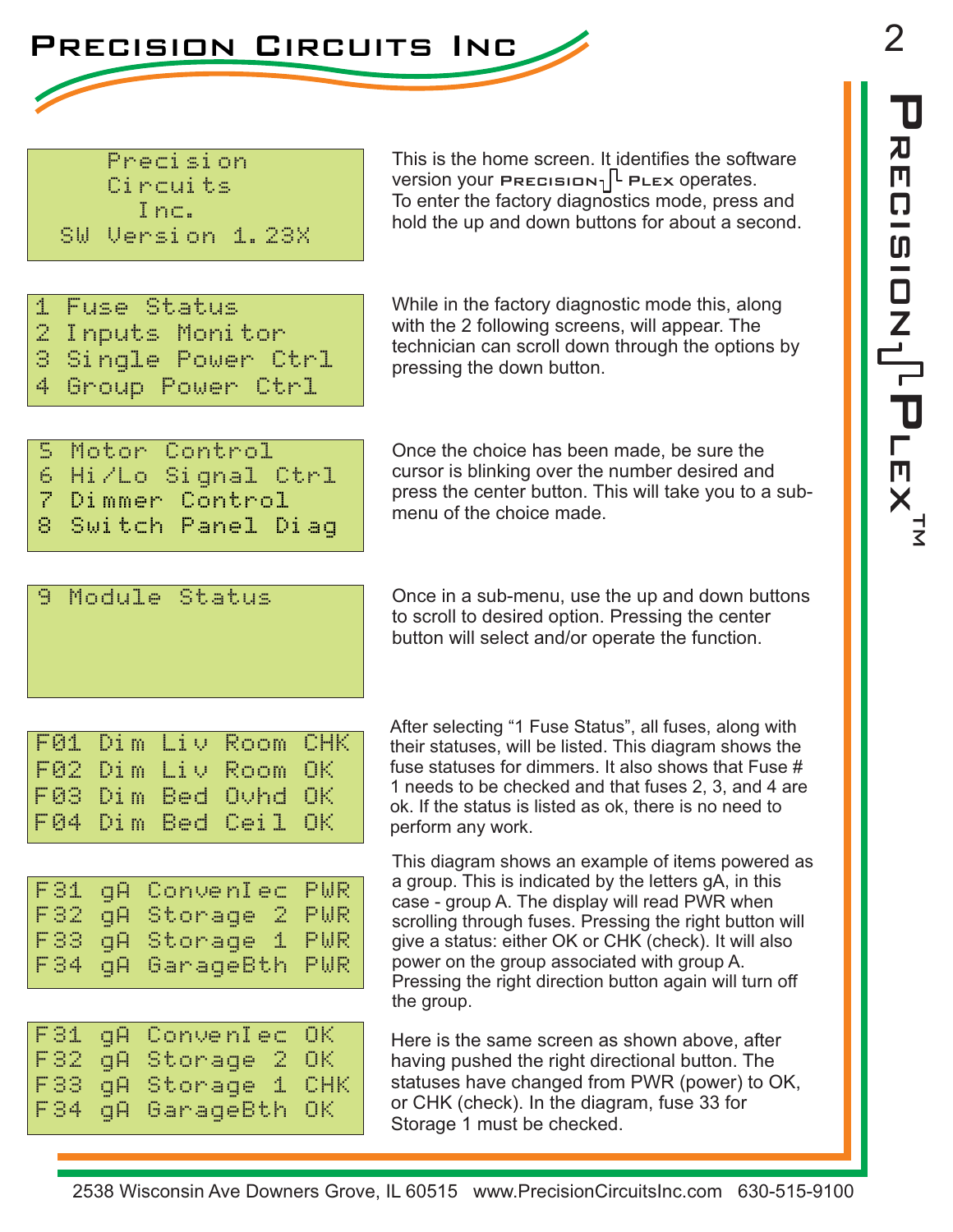3 ー<br>コ  $\mathbf T$ RECISION י<br>כ ー<br>X<br>X



|         | 1 Fuse Status |  |  |
|---------|---------------|--|--|
| l servi |               |  |  |

- $2$  lnputs Monitor
- 3 Single Power Ctrl
- 4 Group Power Ctrl

| J12-1 Water Pump LO |  |
|---------------------|--|
| J12-2 Entry Door HI |  |
| J12-3 Lo Spare 1 HI |  |
| J12-4 Awning In HI  |  |

J12-9 Brake Lite HI J12-10 Hi Spare 1 LO J12-11 WtrHtr Flt LO J12-12 Hi Spare 2 LO Here is the main menu again. In the next few sections we'll be referring to choices 2, 3, and 4 from this portion of the main menu. Selecting number 2, Inputs Monitor, will allow you to scroll through low side and high side inputs.

Inputs 1 through 8 are low side inputs and inputs 9 through 12 are high side inputs.

This screen indicates that the Water Pump switch is on by showing that a signal is being pulled low. Entry Door being HI indicates that the door is closed. When the door is open, the signal will go low.

This screen indicates that the Brake Light is on by showing that a signal is being pulled high. The most important part is to see the signal change when the input changes its state.

|  | J3-1 FuelIng Lt Off  |  |
|--|----------------------|--|
|  | J3-2 Gar Ceil Lt Off |  |
|  | J3-3 Gar Ouhd Lt Off |  |
|  | J3-4 Step Lights On  |  |

| OFF<br>JS-S:8 Group B<br>OFF<br>$J4-1:2$ Group C |  | JS-1:4 Group A | On l |
|--------------------------------------------------|--|----------------|------|
|                                                  |  |                |      |
|                                                  |  |                |      |

This screen appears after selecting, "3 Single Power Ctrl" from the main menu. In this menu, you'll be able to see if items are on or off. If you'd like to turn something on or off from the PRECISION,  $\lfloor P$  PLEX board, press the center button. Here, "step lights" are on.

This screen appears after selecting, "4 Group Power Ctrl" from the main menu. In this menu, you'll be able to see if groups of items are on or off. If you'd like to turn something on or off from the PRECISION<sub>1</sub><sup> $\lceil$ </sup> PLEX board, press the center button. Here, group A is on.

|  | 5 Motor Control     |
|--|---------------------|
|  | 6 Hi/Lo Signal Ctrl |
|  | 7 Dimmer Control    |
|  | 8 Switch Panel Diag |
|  |                     |

Here is another view of the main menu screen. In the next few sections we'll be referring to choices 5, 6, 7, and 8 from this portion of the main menu screen.

| J8-2 Living Blue Off |  |
|----------------------|--|
| J8-3 HBrdg N/A 1 Off |  |
| J8-5 Loft/TUBlu Off  |  |
| J8-6 Loft/CTBlu Off  |  |

This screen appears after selecting, "5 Motor Control" from the second screen of the main menu. From this menu you'll be able to see if the power is on or off for each motor.

Pressing the center button will turn an item on or off.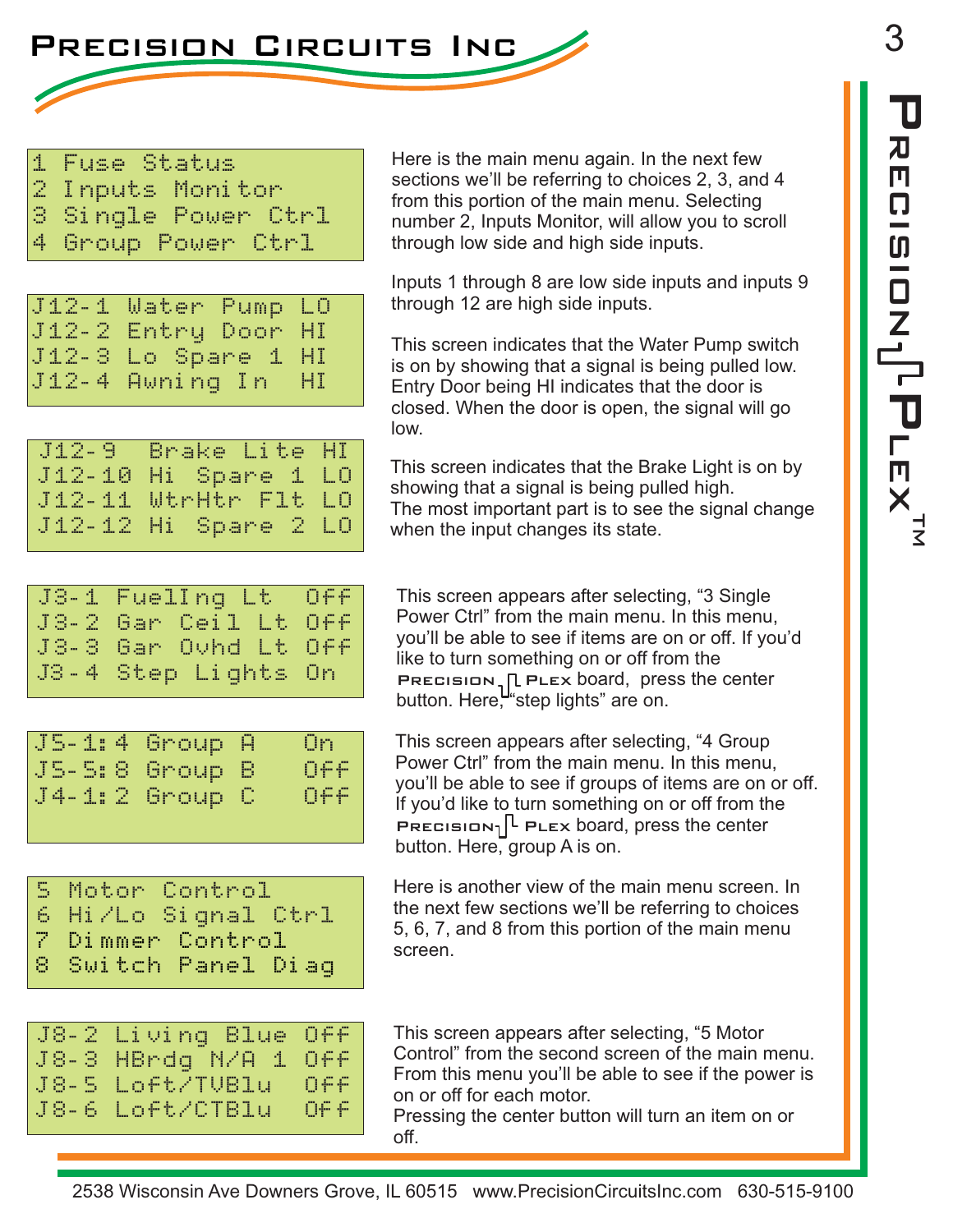

|  | J6-5 Sofa 2 In                              | OFF |
|--|---------------------------------------------|-----|
|  | J6-6 Sofa 2 Out Off<br>J6-7 RrAwning In Off |     |
|  |                                             |     |
|  | J6-8 RrAwning Ot Off                        |     |
|  |                                             |     |

This screen appears after selecting, "6 Hi/Lo Signal Ctrl"from the second menu screen. From this you'll be able to see if the power is on or off. To turn an item on or off press the center button.

| 1 Front Ceiling On  |  |  |
|---------------------|--|--|
| 2 Rear Ceiling Off  |  |  |
| 3 Hall Ceiling Off  |  |  |
| 4 Bedrm Ceiling Off |  |  |

This screen appears after selecting, "7 Dimmer Control" from the second menu screen. From here you'll be able to see if a light is powered on or off and have the ability to turn on, off, and dim lights. Here, the front ceiling lights are on.

|  | 1 Front Ceiling Dim |     |
|--|---------------------|-----|
|  | 2 Rear Ceiling I    | OFF |
|  | 3 Hall Ceiling      | 066 |
|  | 4 Bedrm Ceiling Off |     |

In this example, the front ceiling lights are dimmed, or being dimmed. By pressing the center button the lights will turn on or off in a soft on/soft off function.

| 1 Front Ceiling DIm |  |     |
|---------------------|--|-----|
| 2 Rear Ceiling      |  | Off |
| 3 Hall Ceiling      |  | 0ff |
| 4 Bedrm Ceiling Off |  |     |

To dim the lights to a particular point of brightness, press and hold the right directional button until the desired brightness is achieved. Each time the right directional button is released the

function will switch (from either dimming up to dimming down or from dimming down to dimming up).

| 101------102-----   |  |
|---------------------|--|
| 103------ 104-----  |  |
| 105------ 106NoComm |  |
| 107------ 108------ |  |

This screen appears after, "8 Switch Panel Diag" is selected. The screen is indicating which switch panels are communicating with the PRECISION<sub>1</sub><sup>L</sup> PLEX. The example shows that 106 is not in communication.

| 101------ 102--0--  |  |
|---------------------|--|
| 103------ 104-----  |  |
| 105------- 106----- |  |
| 107------- 108----- |  |
|                     |  |

| 101NoComm | 102NoComm |
|-----------|-----------|
| 103NoComm | 104NoComm |
| 105NoComm | 106NoComm |
| 107NoComm | 108NoComm |

This diagram shows that someone is pressing the third button down on the switch panel connected to position 102. As they press each button each 'dash' will change to a letter that corresponds to a button's position  $(A = 1, B = 2, etc.).$ 

If the screen shows that none of the switch panels are communicating, unplug the data cables from the PRECISION<sub>1</sub><sup>[L</sup> PLEx one at a time, until some of the switch panels show communication. Because they are in a daisy chain unplugging the 'bad' data cable should then show communication in the other lines.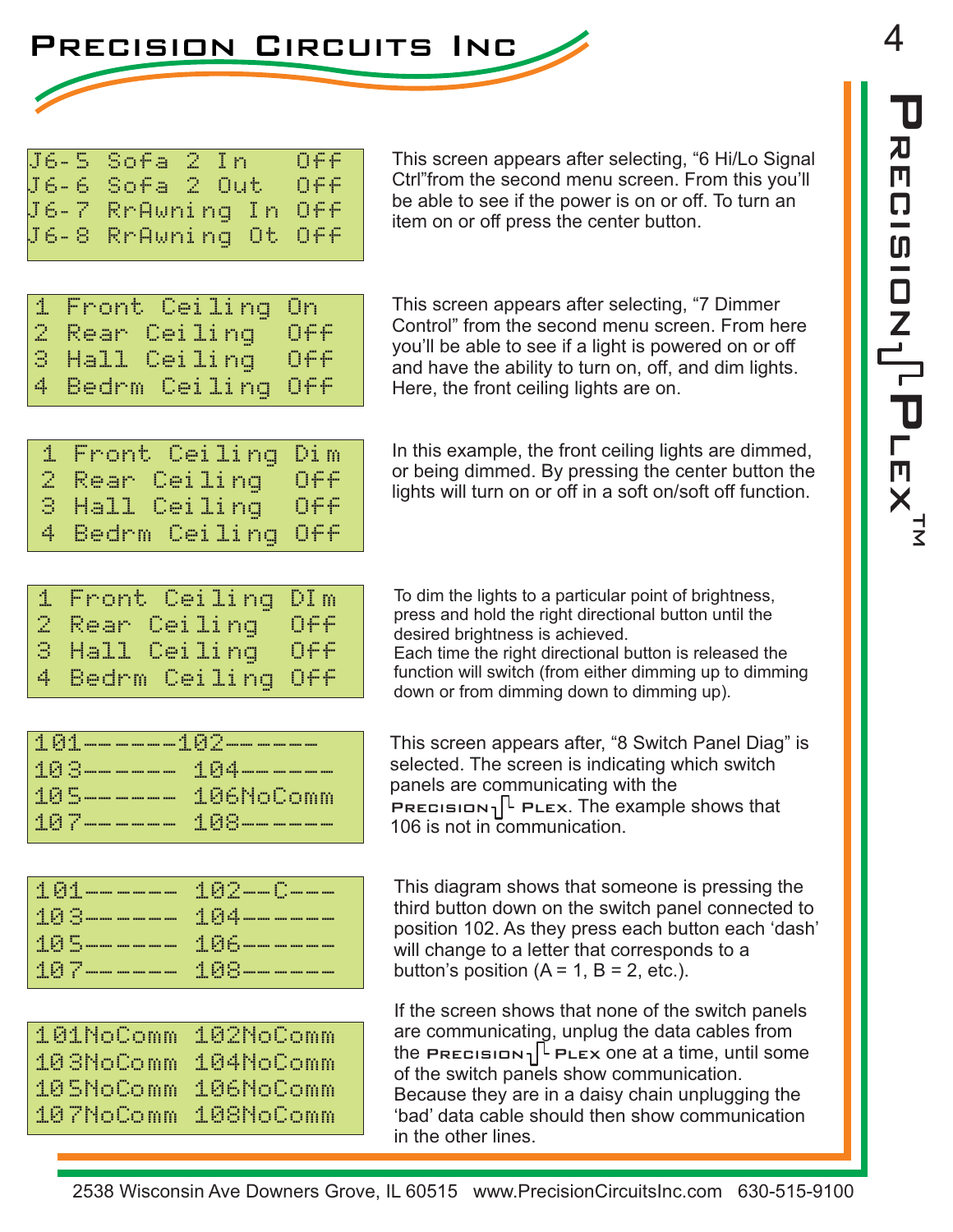

## 9 Module Status

This is the final menu option to select.

Touch Panel NoComm Pwr Cntrl Sys NoComm One Place Mon NoComm<br>Wireless TP - NoComm Wireless TP

This screen simply shows if the PRECISION,  $\lceil$  PLEX is in communication with each apparatus listed.